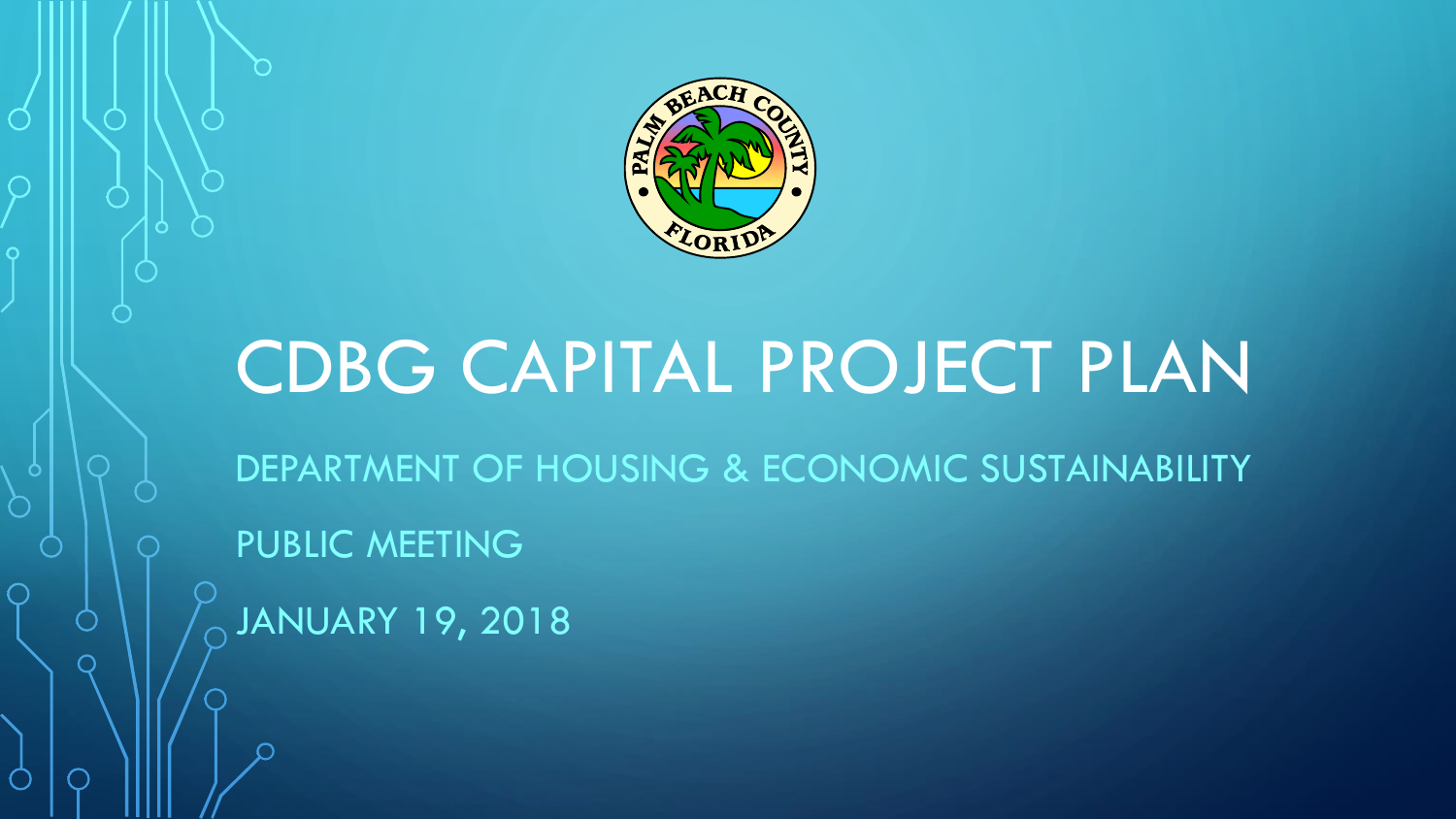## COMMUNITY DEVELOPMENT BLOCK GRANT (CDBG) PROGRAM

- Federal grant funding from HUD
- Annual formula-based allocation to County
- 29 municipalities participate in County program
- Primary objective is to serve low and moderate income persons
- Eligible activities include economic development, public services, housing activities, infrastructure improvements, and public facilities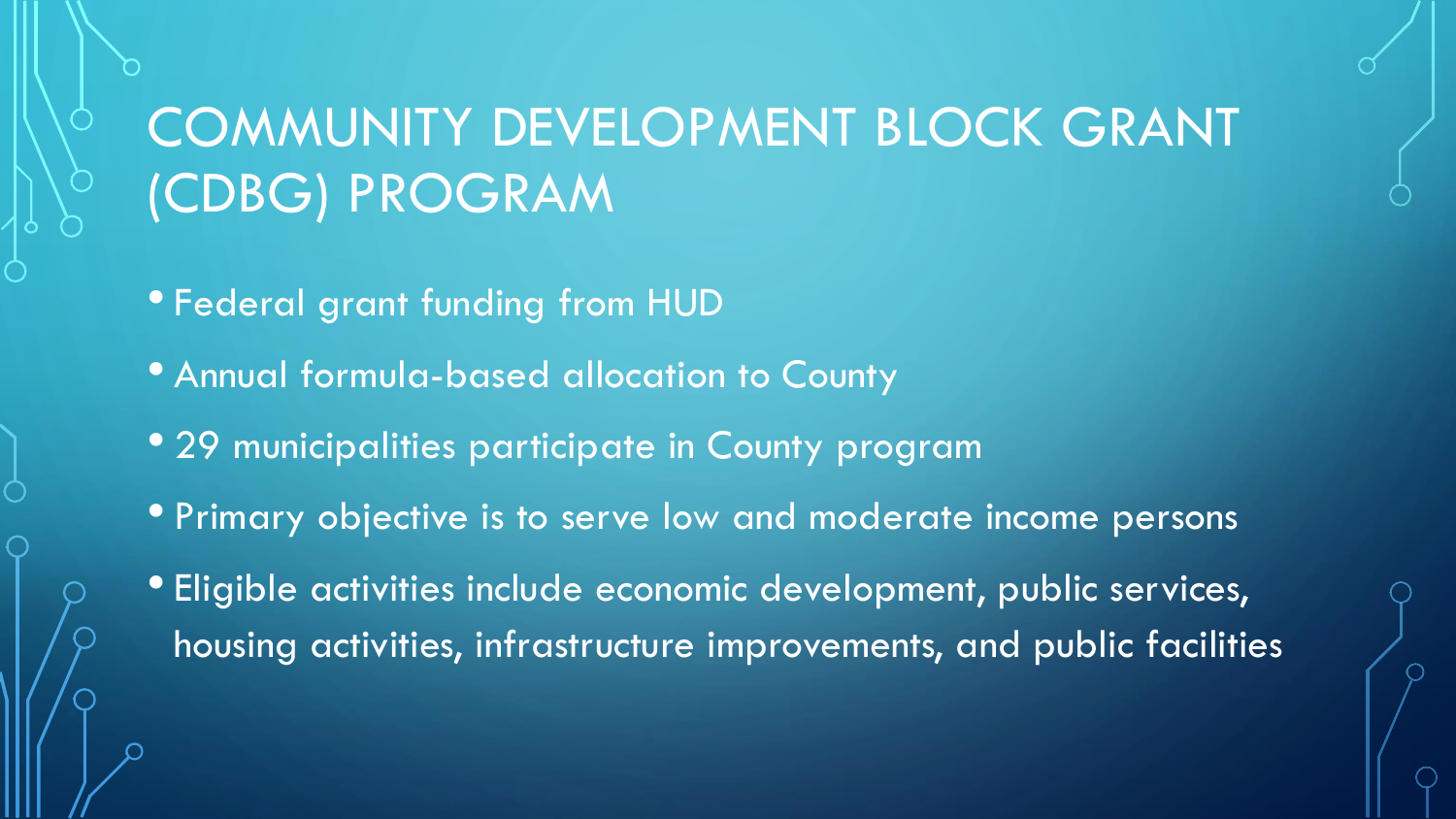#### CDBG TIMELINESS REQUIREMENTS

- Grantee may have no more than 1.5 times the current year CDBG grant remaining unexpended from all program years
- HUD tests on August 2<sup>nd</sup> of each year
- Grantees failing test are put on work plan / funds recaptured
- Capital projects pose greatest timeliness challenge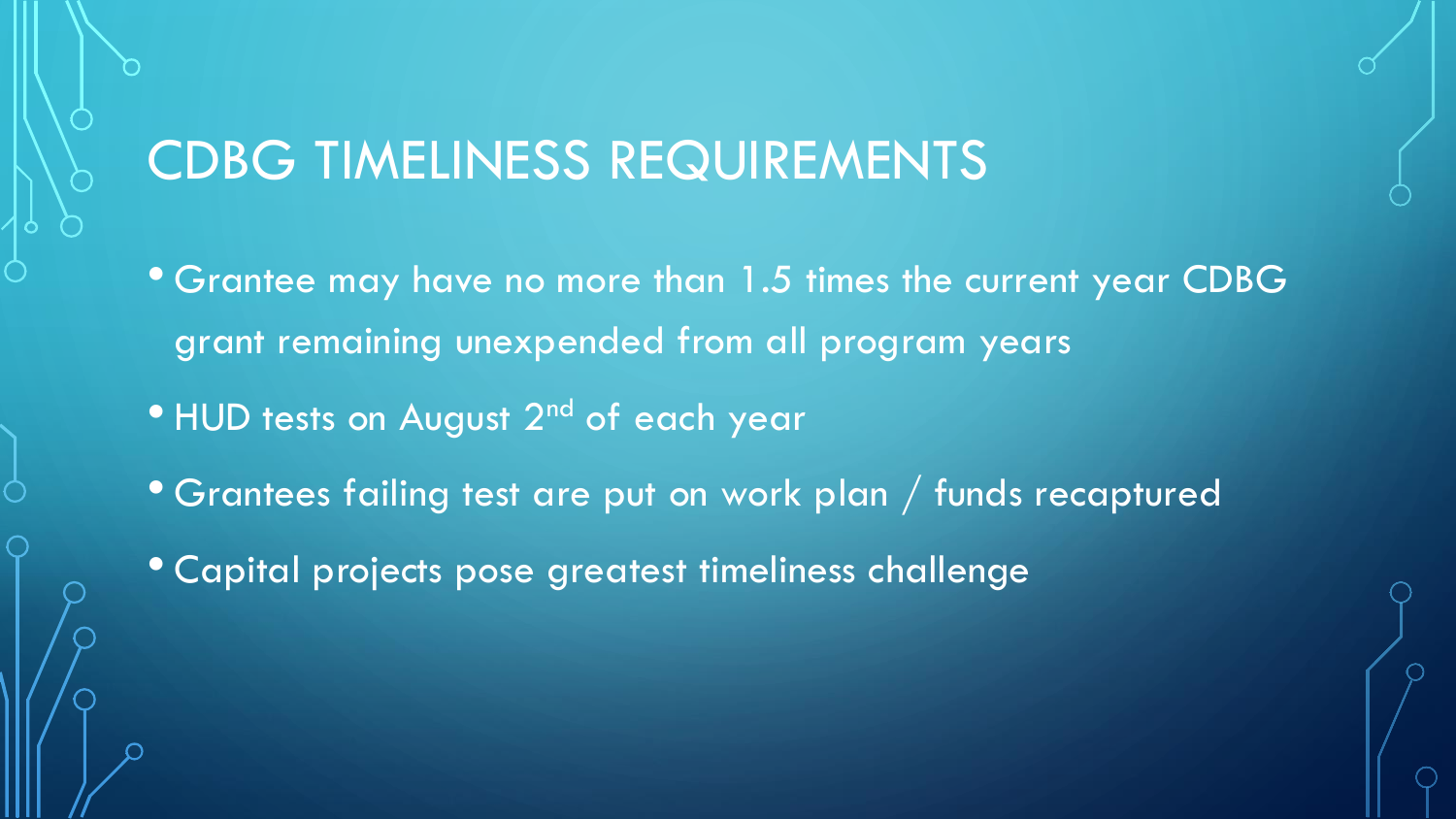#### CURRENT DISTRIBUTION OF FUNDS

- Funds set aside for activities providing countywide benefits: economic development, public services, demolition, etc.
- Remaining funds available to 11 municipalities with CDBG target areas and the unincorporated area
- Distributed by HUD formula based on population, poverty, and housing overcrowding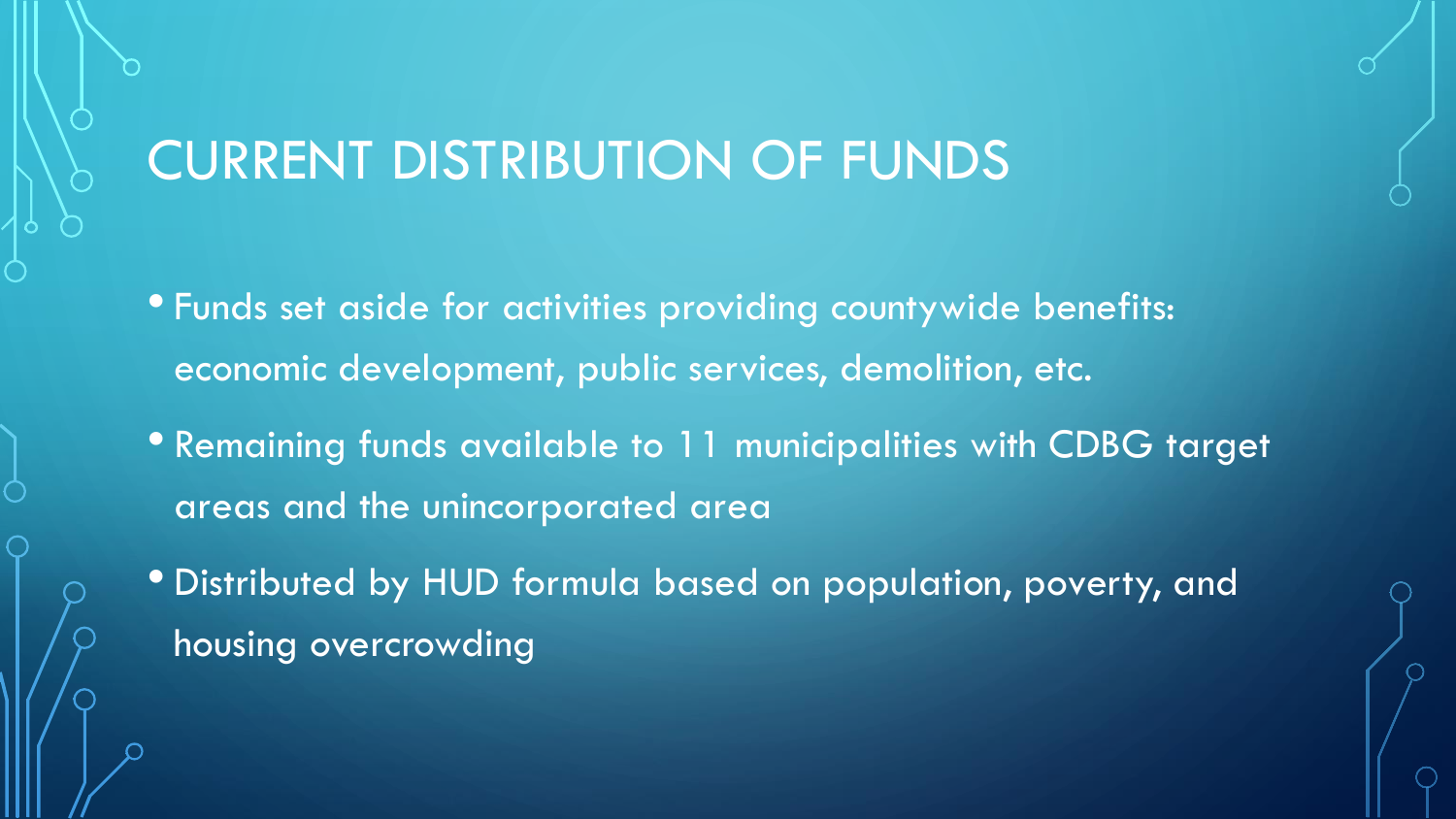| Municipality                | <b>FY 2018 Allocation</b> |
|-----------------------------|---------------------------|
| Lake Worth, City of         | \$291,846                 |
| Riviera Beach, City of      | \$177,587                 |
| <b>Belle Glade, City of</b> | \$150,447                 |
| Greenacres, City of         | \$148,771                 |
| Palm Springs, Village of    | \$114,259                 |
| Lantana, Town of            | \$59,643                  |
| Pahokee, City of            | \$40,544                  |
| Lake Park, Town of          | \$38,198                  |
| South Bay, City of          | \$38,198                  |
| Mangonia Park, Town of      | \$10,387                  |
| <b>Municipal Subtotal</b>   | \$1,069,880               |
| <b>Unincorporated Area</b>  | \$1,620,000               |
| <b>Grand Total</b>          | \$2,689,880               |

∩

 $\left| \right|$ 

 $\bigcap$ 

 $\bigcap$ 

 $\subset$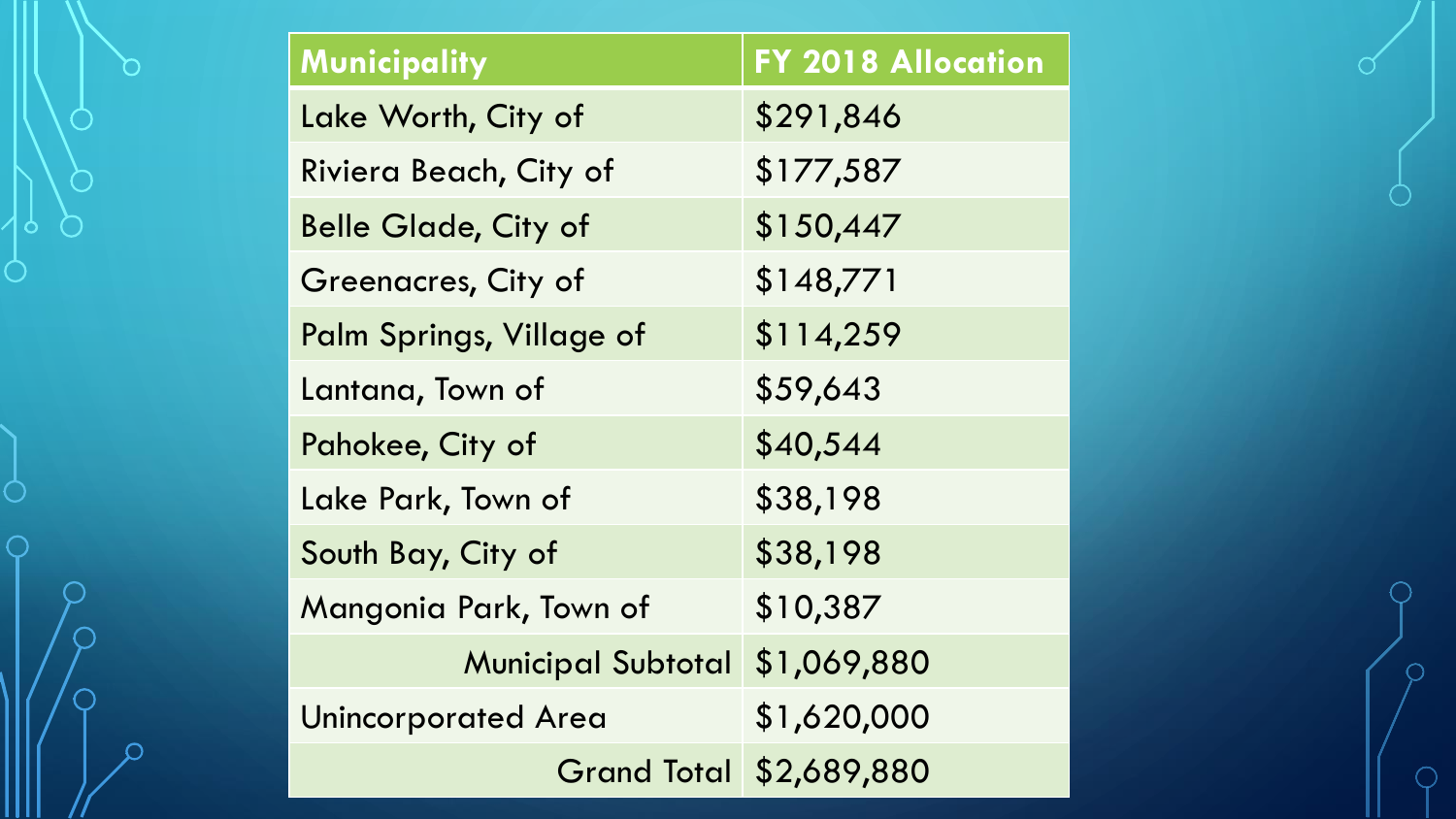#### CHALLENGES OF CURRENT METHOD

- Limited funding amounts available to smaller municipalities
- Guaranteed allocation results in funding projects at various stages of readiness to proceed
- Enables recipients to "bank" funds over multiple years before implementing project
- Inability to plan for operations beyond the next fiscal year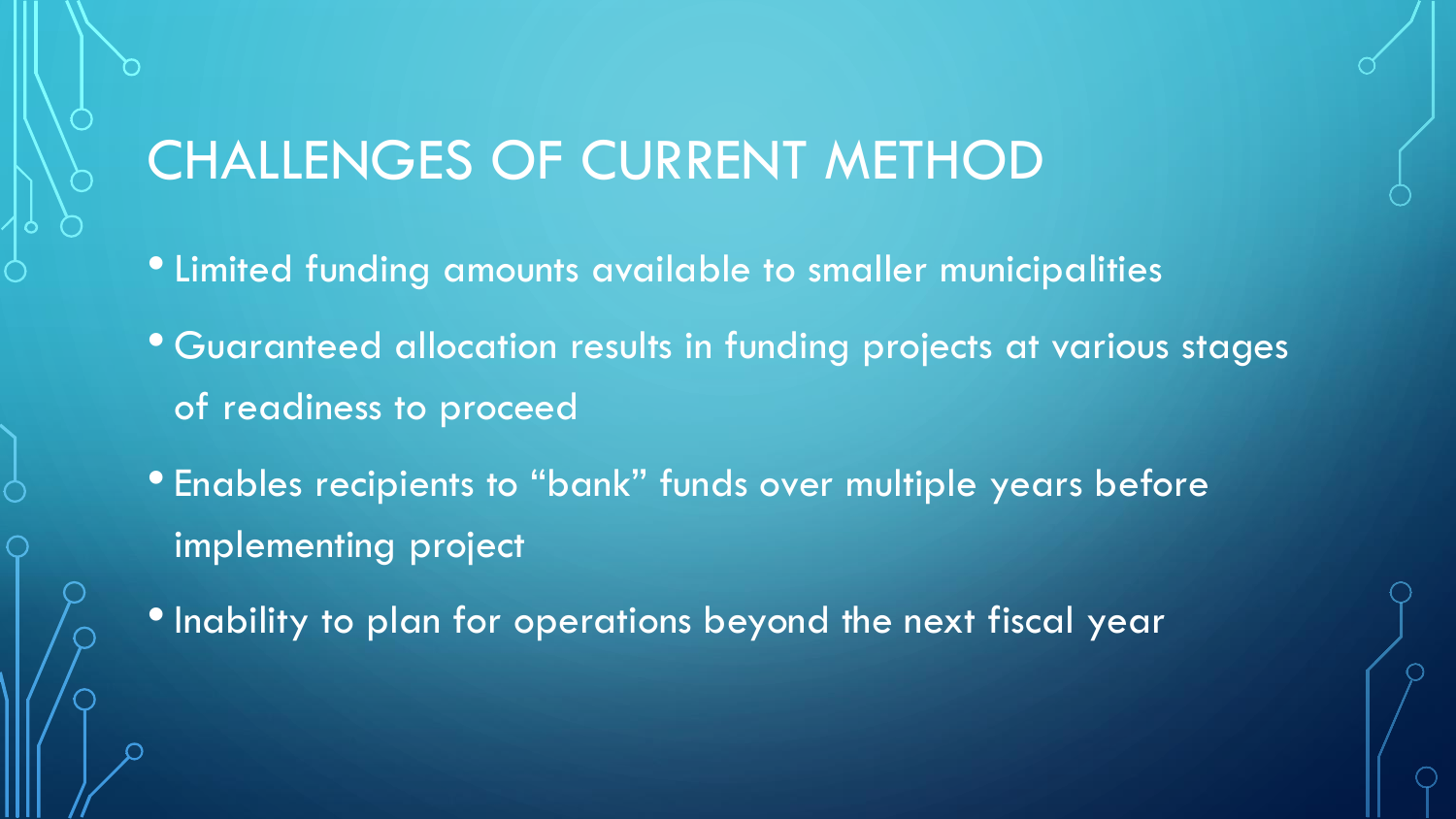#### PROPOSED CDBG CAPITAL PROJECT PLAN

- Make CDBG available to municipalities and county departments through a funding application process
- Identify and prioritize shovel-ready capital projects for funding over a period of 3 fiscal years
- Will guide the allocation of CDBG funds through the annual Action Plan process, subject to BCC approval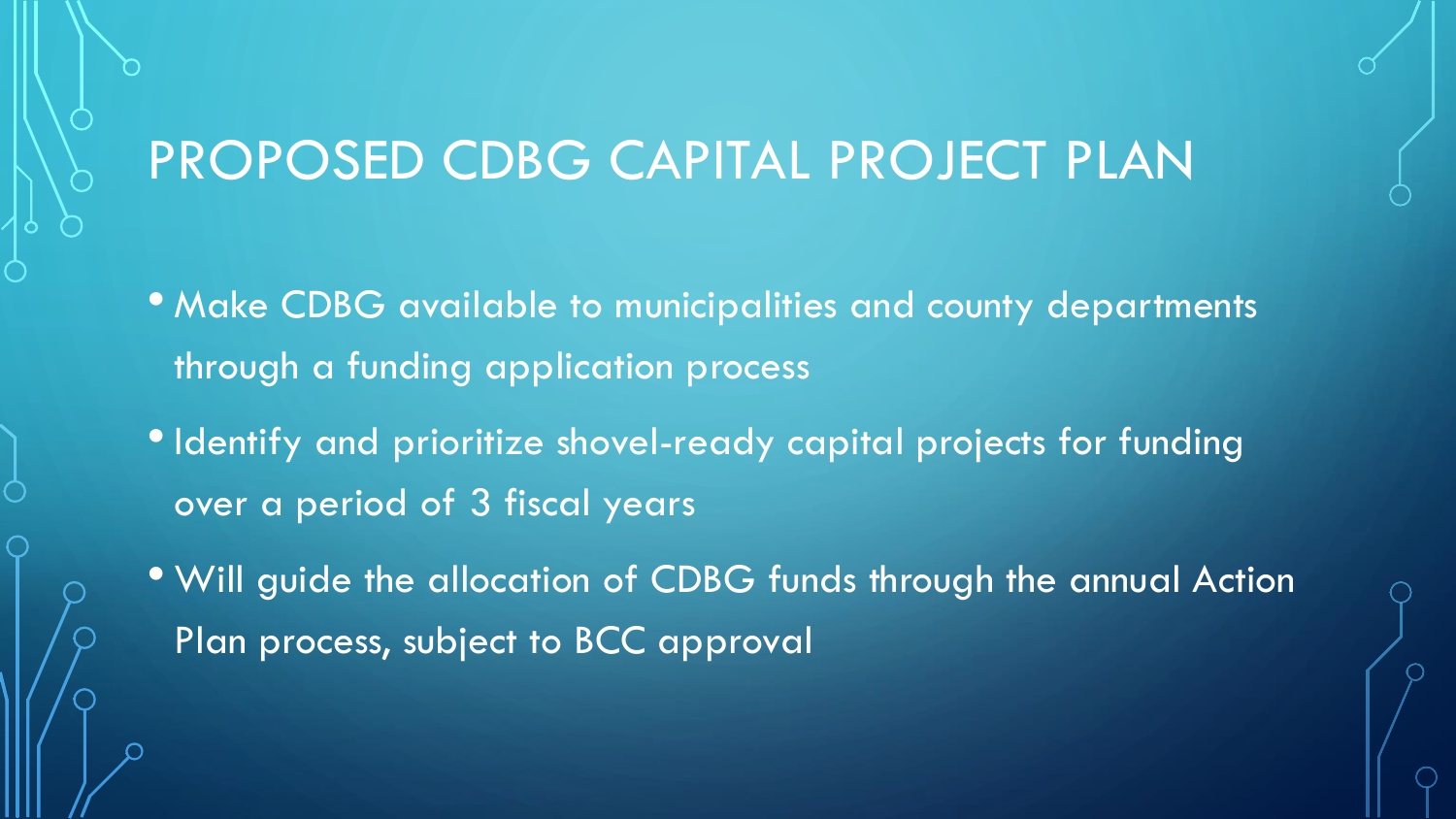#### PROPOSED CDBG CAPITAL PROJECT PLAN

- Municipalities with target areas, CRAs, and County departments
- Infrastructure improvements and public facilities
- Shovel-ready projects with site control, development approvals, design, and other funding sources in place
- Maximum 3 applications for no more than \$300k each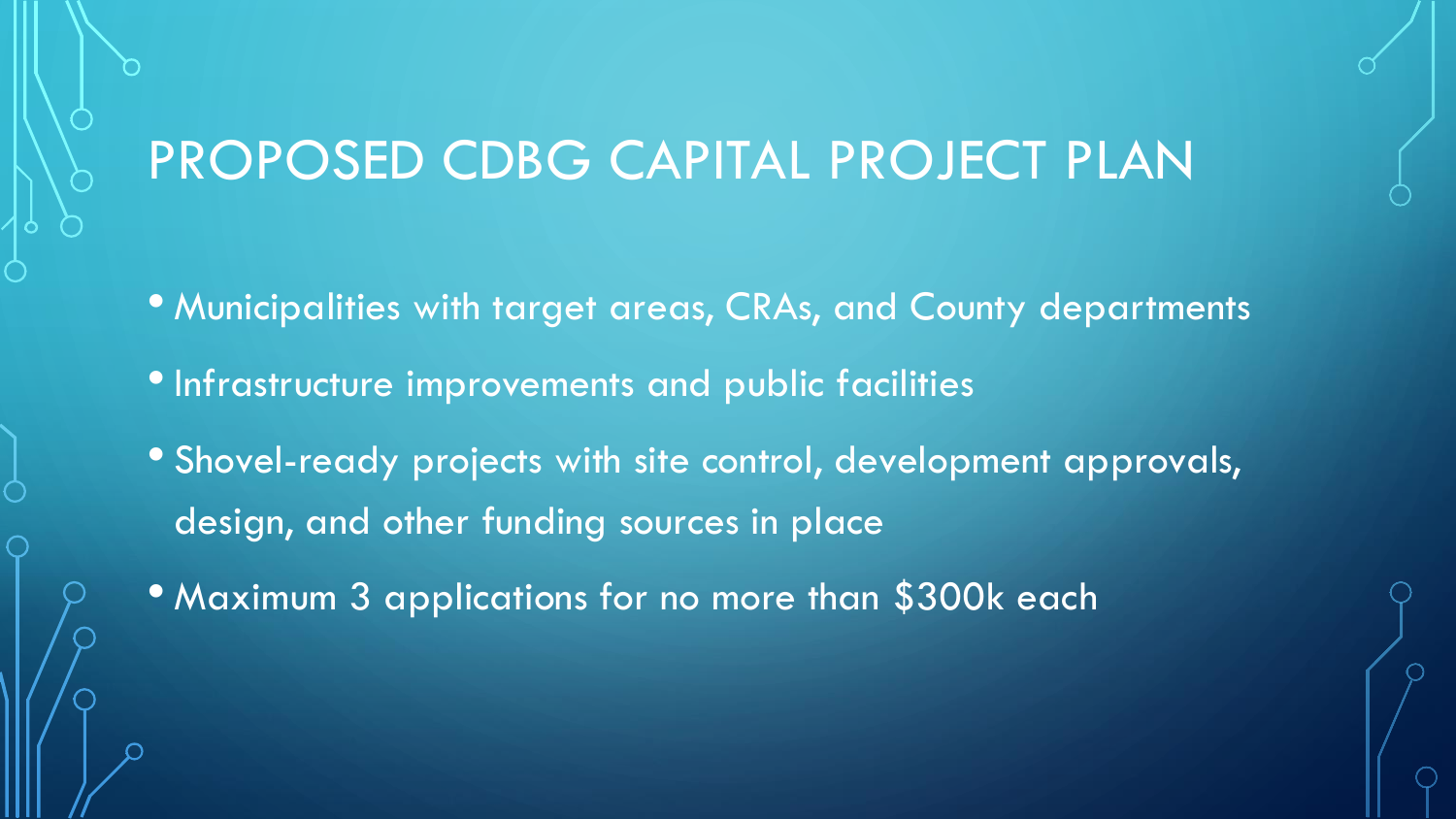#### BENEFITS OF CDBG CAPITAL PROJECT PLAN

- Facilitates organizational planning beyond the next fiscal year
- Affords relative level of certainty to our partners
- Eliminates premature allocation of funding to projects
- Increases the overall rate of expenditure of CDBG funds
- Projects completed and serving residents sooner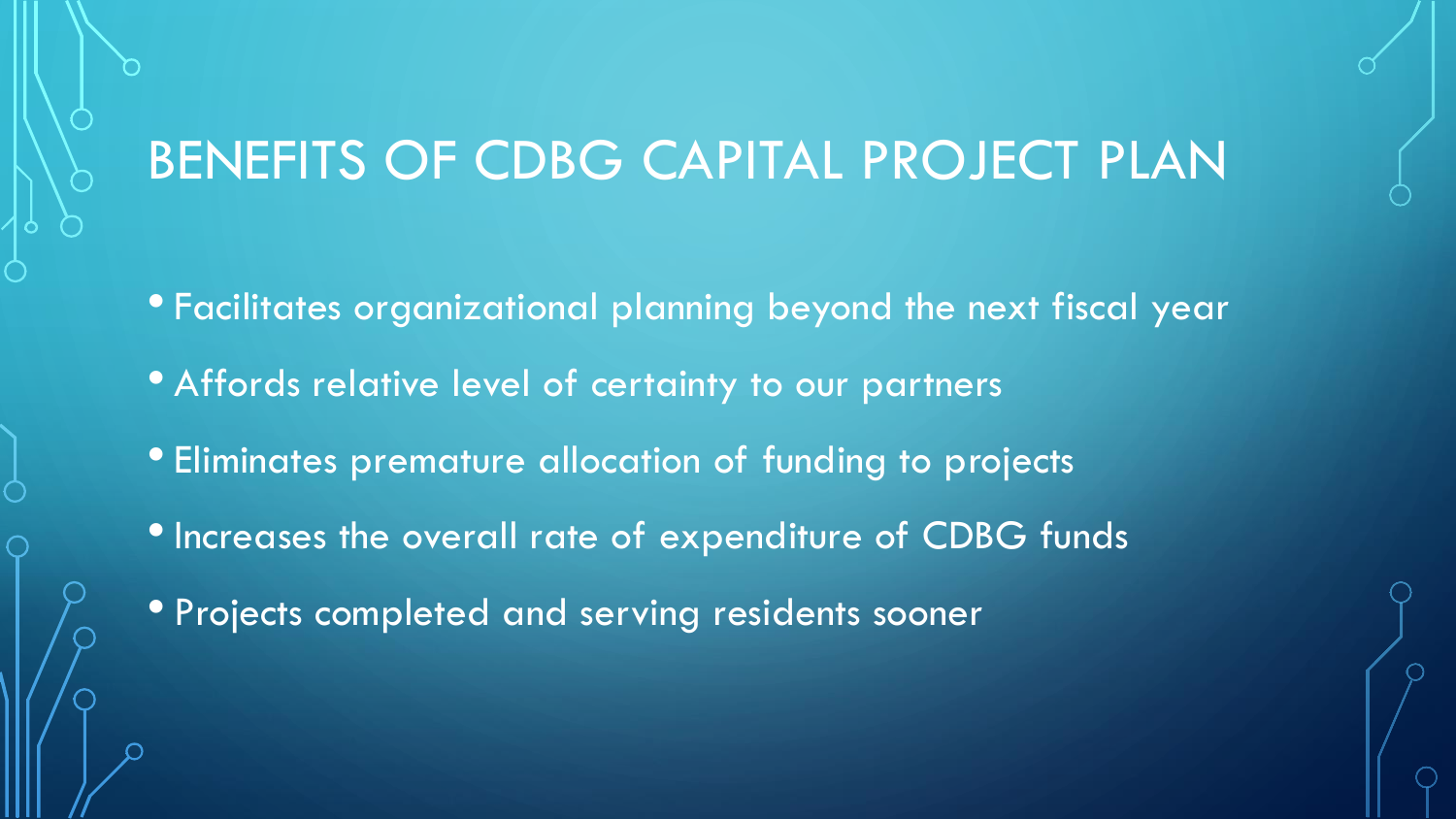### NEXT STEPS FOR THIS YEAR

- **January 30th BCC Workshop on proposed Capital Project Plan**
- Anticipate FY 2018-2019 CDBG to be allocated to municipalities via current local entitlement formula
- Revised CDBG funding application to be made available
- Funding application deadline to be extended
- I approved by BCC, new Capital Project Plan process may begin late in calendar year 2018 for funding FY 2019-2020 to FY 2021-22